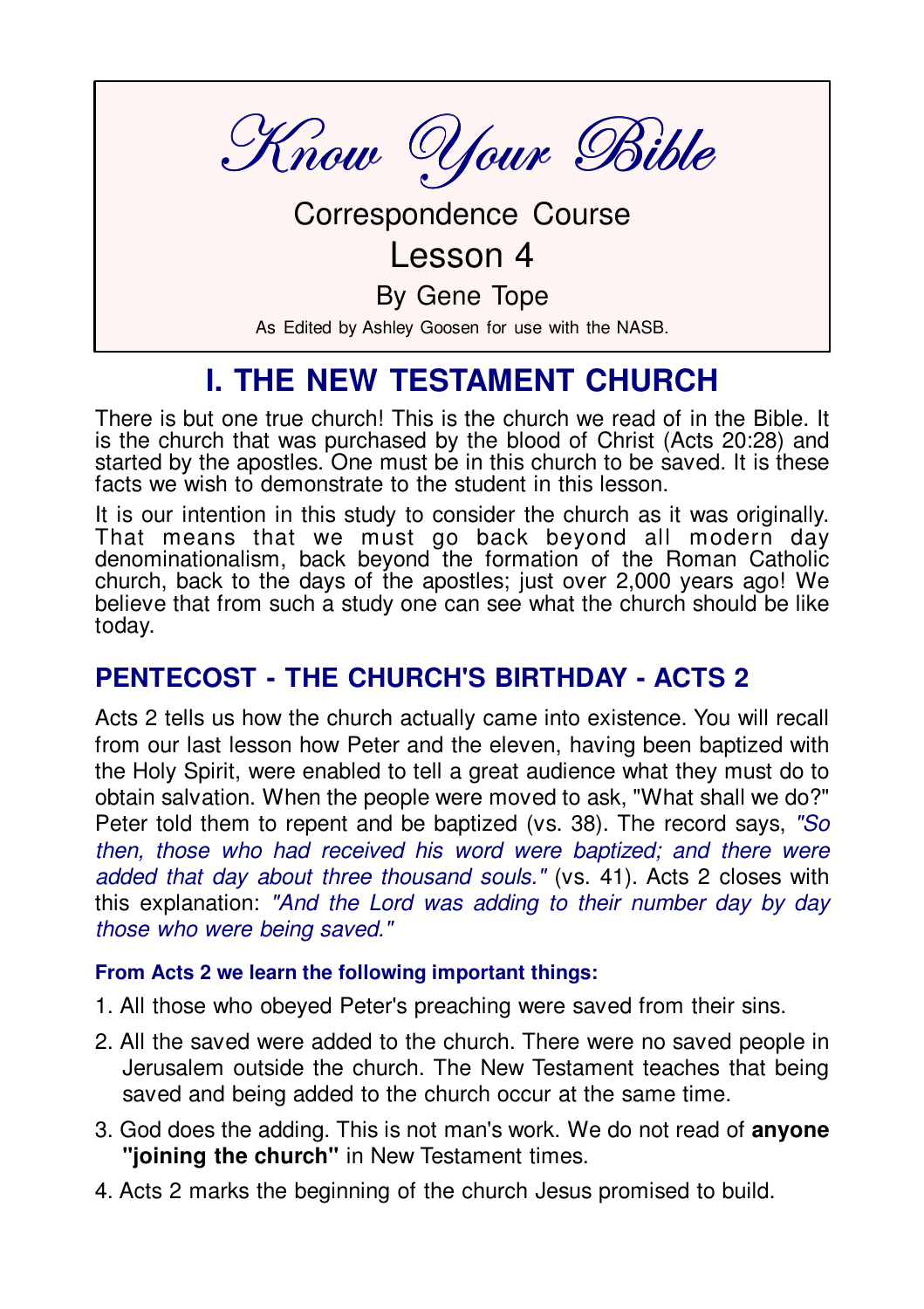# **QUESTIONS ON SECTION I.**

## **FILL IN THE BLANKS**

- 1. The was purchased by the blood of Christ.
- 2. Acts chapter tells us of the birthday of the church.
- 3. The state of the approximation of the contract of the Gospel.
- 4. The added to the daily those who were being

### **TRUE OR FALSE (Circle correct answer)**

- 1. T F A study of the original church shows what the church should be like today.
- 2. T F About 3,000 people were baptized on Pentecost.
- 3. T F The Lord did not add all of the saved to the church.
- 4. T F The saved all continued steadfastly together in the Apostles doctrine.

# **II. THE WORSHIP OF THE EARLY CHURCH**

It is both interesting and profitable to notice how the church of Christ worshipped. A study of the Jerusalem church is especially helpful in discussing this topic. Acts 2:42 tells us: "And they continued steadfastly in the apostles' doctrine, and fellowship, and in breaking of bread, and in prayers. " Four activities are mentioned here that we will consider in order. To continue in the apostles' doctrine would mean that the early disciples both heard and obeyed the teachings of the apostles. As inspired men, their teachings were equal to the inspiration of Old Testament writings (see 2 Peter 3:2). Hence the disciples listened reverently and eagerly to these Spirit-led men.

The word fellowship means "joint participation" or "a sharing together," and of course this plays a vital role in Christianity. We are to have fellowship with God and fellow Christians. One special phase of fellowship is the giving of our money to the service of God. From the very beginning the disciples were noted for such generosity (see Acts 4:32, 34,35). Christ is the Christians' example here inasmuch as He became poor for our sakes that we might become rich through His sacrifice (2 Corinthians 8:9). The

New Testament teaches that Christians are to give according to their prosperity every first day of the week (1 Corinthians 16:1,2).

The breaking of bread refers to the Lord's Supper and not to the eating of a common meal (1 Corinthians 10:16). This very important part of worship was instituted on the night of our Lord's betrayal. Every faithful Christian is to partake both of the bread and the cup



which recall the Lord's body and blood. Some ask, "How often should we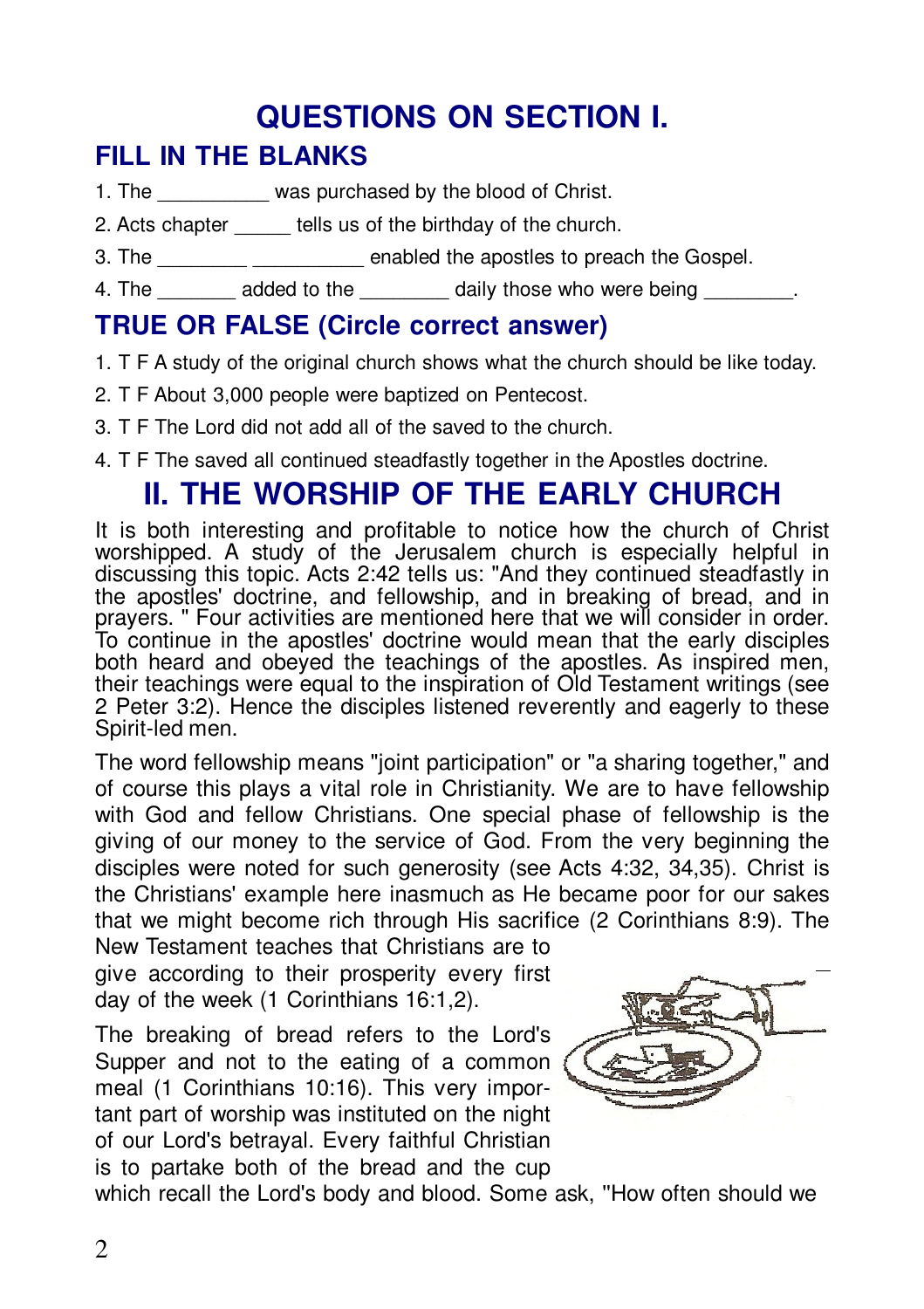partake?" Early disciples broke the bread every first day of the week, every Sunday! (Acts 20:7). As this is undoubtedly the inspired record and as it received the approval of the Apostle Paul, it would behoove all those wanting to follow the divine pattern to do likewise each Lord's Day.



Prayer has always been a most blessed privilege of worship. The Jerusalem disciples continued steadfastly in such supplications to God. Prayer can properly be counted as an act of worship because in it we praise God and show our dependence on Him (Matthew 6:9-13). God answers the prayers of only those wanting to do His Will (I Peter 3:12).

Singing, though not mentioned specifically in Acts 2:42, must be included in the worship of early Christians. In Colossians 3: 16 we read, "Let the word of Christ richly dwell within you, with all wisdom teaching and admonishing one another with psalms and hymns and spiritual songs, singing with thankfulness in your hearts to God".



"It is significant that though David in Old Testament times used various musical instruments. New Testament Christians always sang their praises unaccompanied by

such. The command and example in each place in the New Testament is to "sing."

# **QUESTIONS ON SECTION II.**

## **FILL IN THE BLANKS**

- 1. Acts 2:42 mentions activities of worship the Jerusalem church engaged in.
- 2. As inspired men the apostles' were equal to the inspiration of Old Testament writings.
- 3. The New Testament teaches that Christians are to give to their , every day of the week.
- 4. "And upon the \_\_\_\_\_\_\_\_ \_\_\_\_\_ of the week, when the disciples came together \_\_\_\_\_\_ \_\_\_\_\_\_\_\_ \_\_\_\_\_\_\_\_, Paul preached unto them. . . ."
- 5. In Testament times various musical instruments were used in worship.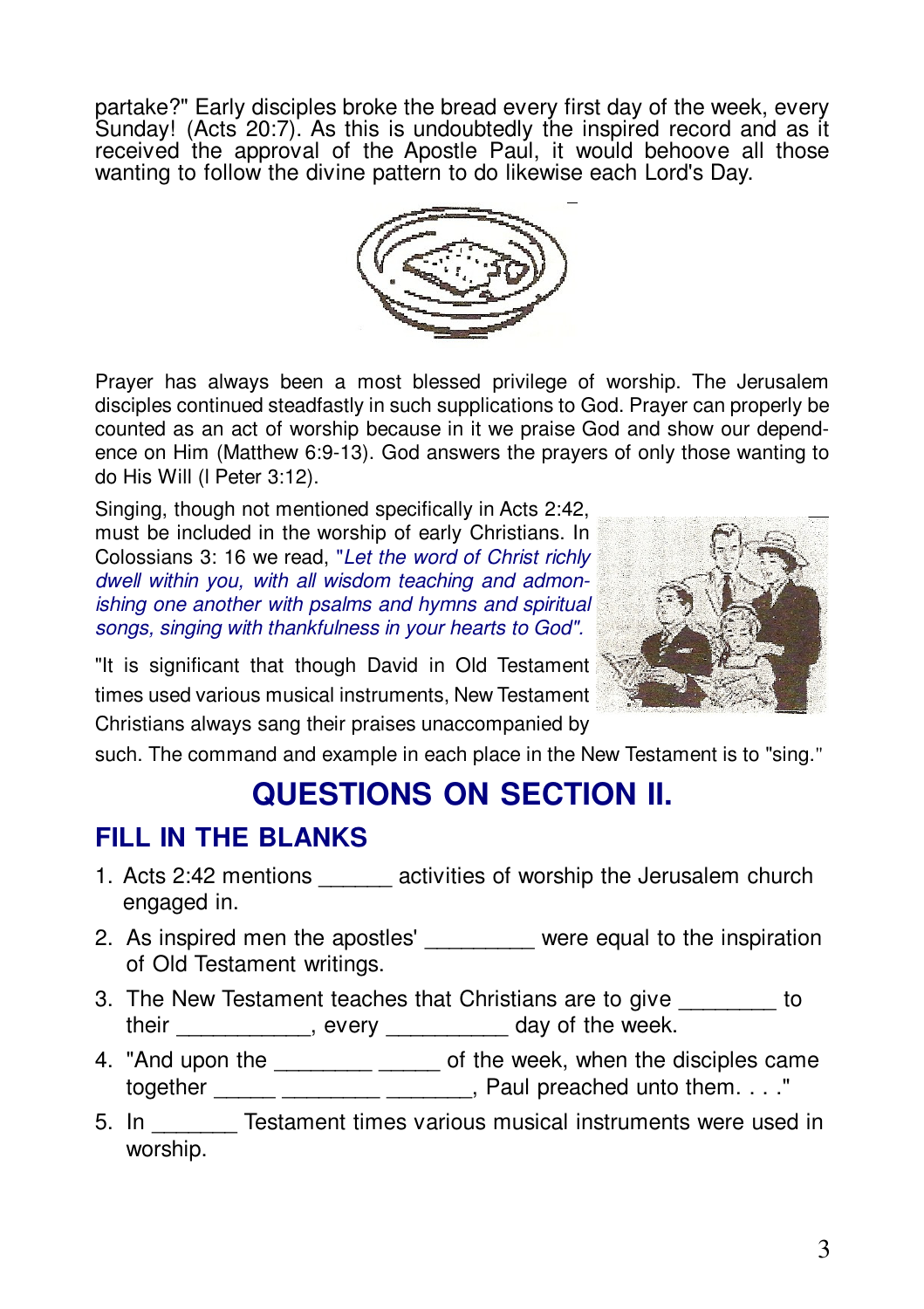## **TRUE OR FALSE (Circle correct answer)**

- 1. T F The word fellowship means 'joint participation."
- 2. T F The New Testament does not teach Christians how they ought to give.
- 3. T F The term "breaking of bread" never refers to the Lord's Supper.
- 4. T F The New Testament teaches that the Lord's Supper may be partaken of any day during the week.
- 5. T F The command and example in each place in the New Testament is to "sina."

### **CHOOSE THE RIGHT ANSWER**

1. In New Testament times, Christians gave and partook of the Lord's Supper on (1) the Sabbath (Saturday): (2) the first day of the week (Sunday).

2. God's people used instruments of music in worship in the (1) Old Testament era; (2) New Testament era.

3. First Corinthians 16:1,2 teaches Christians to (1) tithe; (2) give as they have been prospered.

### **III NEW TESTAMENT UNITY**

As the Jerusalem church is a model to be followed in worship, so it is also in its display of unity: "And the congregation of those who believed were of one heart and soul" - Acts 4:32. Such harmony was not a mere accident, but rather an answer to Christ's prayer that all His disciples might "be one" - John 17:21-23.

It was never Christ's intention that there should be many churches. Indeed, the New Testament recognizes only ONE. "I will build My church." Jesus said. Years later, as the church spread all over the world. Paul could write to the Ephesians and exhort them to "keep the unity of the Spirit in the bond of peace" because there is only "one Lord, one faith, one baptism" - Ephesians 4;3-6. In the same vein, Paul told the Corinthians that there is "but one body" - 1 Corinthians 12:12,13,20.

Possibly the closest we can come to finding denominationalism in the Bible is in 1 Corinthians 1:10-13, where religious division is scathingly rebuked. To the parties within the Corinthian church, Paul asks: "Has Christ been divided? Paul was not crucified for you, was he? Or were you baptized in the name of Paul?"

As the answer to all these questions is clearly negative, it must follow that (1) Christ's disciples ought not to be divided. (2) Christ's disciples ought not to wear men's names. (3) Christ's disciples ought not to follow men (even great ones like Paul or Peter). If people would keep these things in mind there could be no divisions, no denominations!

The amazing unity of the early church came about because "they were continually devoting themselves to the apostles' doctrine." Whereas the creeds and doctrines of human councils always produce strife and division, God's Word provides a basis of true fellowship: "1 John 1:7 "But if we walk in the light as He Himself is in the light, we have fellowship with one another, and the blood of Jesus His Son cleanses us from all sin." NAS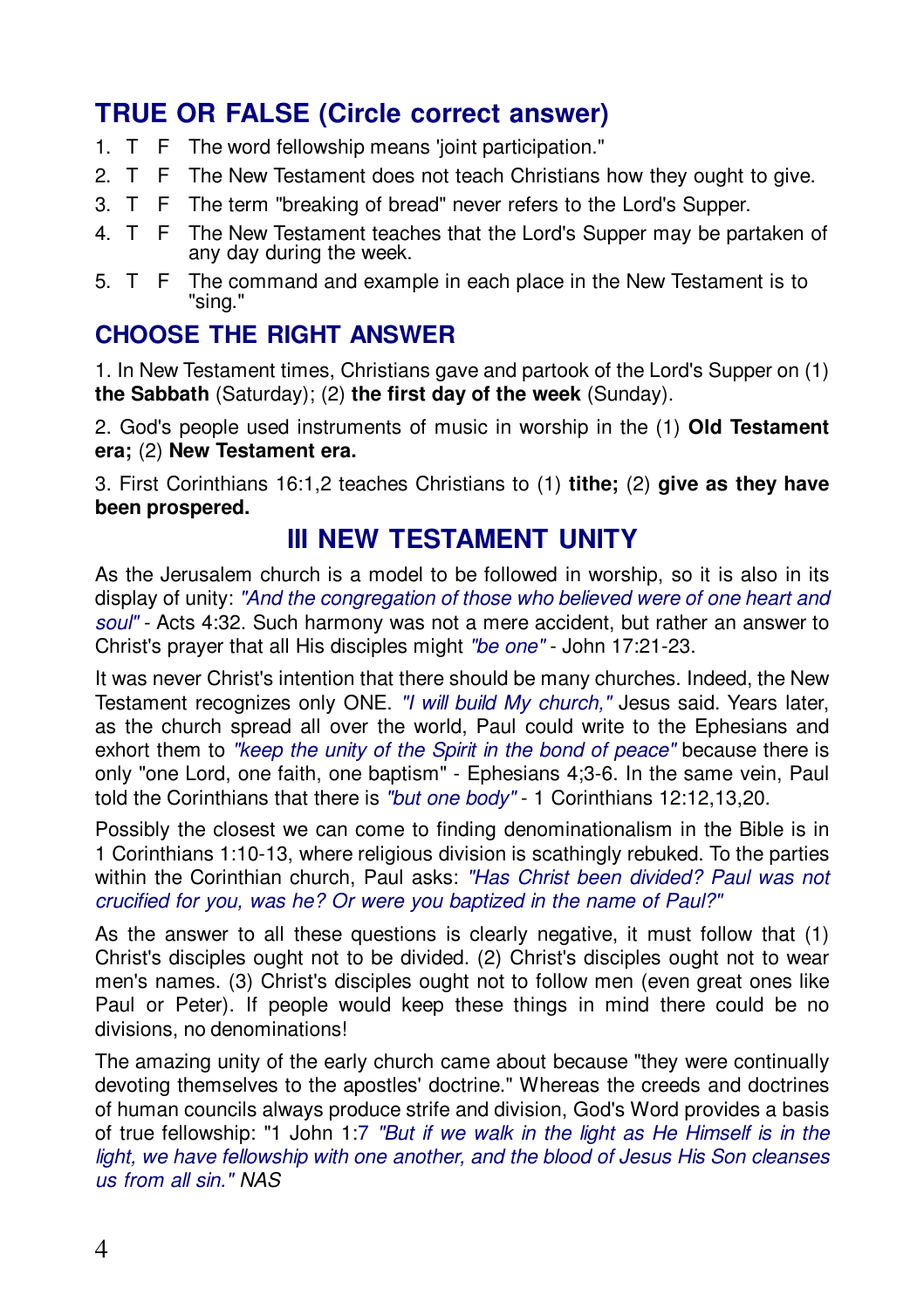## **QUESTIONS ON SECTION Ill**

### **TRUE OR FALSE (Circle correct answer)**

- 1. T F Christ prayed that His disciples would all be one.
- 2. T F Paul said there was "but one body."
- 3. T F According to Ephesians 4:5, those in the one body would have many faiths.
- 4. T F Paul approved the divisions in the church at Corinth.
- 5. T F The creeds and doctrines of men produce religious unity.

### **FILL IN THE BLANKS**

- 1. "And the divided who believed were of those who believed were of the same soul."
- 2. Jesus said, "I will build My church."
- 3. "Has \_\_\_\_\_\_\_\_ been divided? Paul was not \_\_\_\_\_\_\_\_\_\_\_\_ for you, was he? Or were you baptized in the name of \_\_\_\_\_\_\_\_?"
- 4. The amazing unity of the early church came about because they were devoting themselves to the apostles  $\blacksquare$ .
- 5. word provides a basis for example in tellowship.

# **IV CHURCH ORGANIZATION**

Simply stated, the New Testament government was *congregational* in form. Each congregation was independent of all others in rule, yet closely tied together by fellowship.

This may be learned by observing that church officers were appointed in every congregation: "And when they had appointed elders for them in every church" - Acts 14:23. "appoint elders in every city" - Titus 1 :5. The New Testament elder is also called a "bishop." The qualifications for this office are set forth in Titus 1:5·9. Their work is discussed in I Peter 5:1-4 where Peter talks of three distinct responsibilities: 1, Shepherding the flock of God. 2, Taking the oversight. 3, Being an example.

The modern denominational practice is to place one Bishop over many churches, but in the New Testament order it is many bishops (elders) over one church (Acts 14:23; Titus 1:5; Philippians 1:1). Since the New Testament does not speak of higher officers, such as "archbishop," "cardinal." or "Pope," we must conclude that the elders were the only rulers, and the extent of their rule was only over a local group: "the flock of God which is among you" . 1 Peter 5:2.

## **QUESTIONS ON SECTION IV**

### **TRUE OR FALSE (Circle correct answer)**

- 1. T F Elders were ordained in every church.
- 2. T F Elders in New Testament times were also called "bishops."
- 3. T F The New Testament order was one bishop over many churches.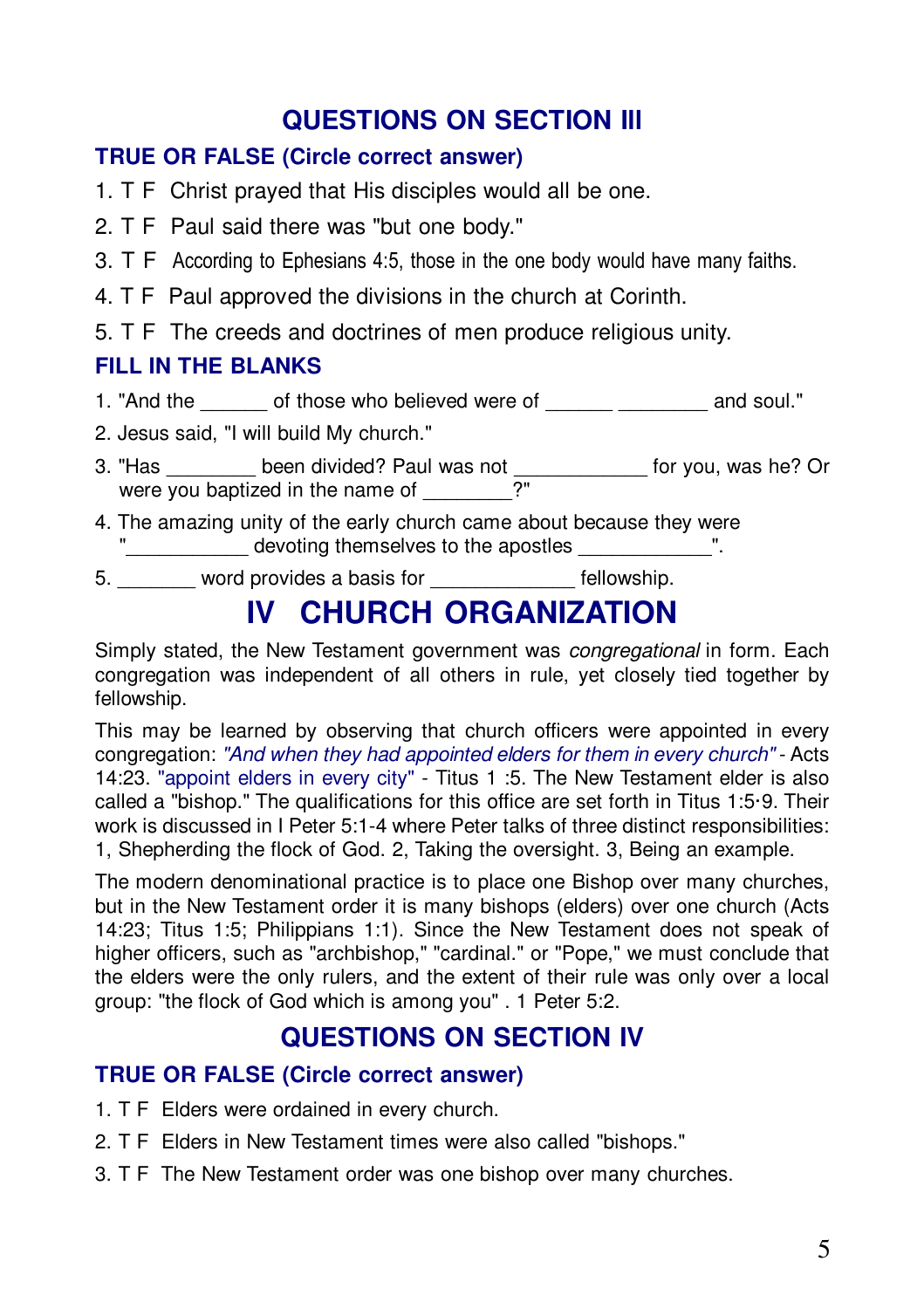- 4. T F The New Testament government was congregational in form.
- 5. T F The extent of the elders' rule was only over a local group.

## **V. THE MISSION OF THE CHURCH**

When we speak of the mission of the church, we mean its purpose for existing and the work it is to do. The Bible tells us that Christ died to purchase the church (Acts 20:28); therefore, it must have a most valuable purpose in existing. It does! The work of the church is spiritual, designed both to save the soul of man and to glorify God. In 1 Timothy 3:15 we are told that the church is the "Pillar and support of the truth." As such, the church must teach the Word of God in two directions: both without and within. Lost and dving sinners must have the Gospel preached to them. Christians must be further taught and edified. The church is God's exclusive organization in accomplishing this task (1 Timothy 3:15; Ephesians  $4:15.16$ .

As a third work of the church we must mention that Christians helped one another in times of need. We have already seen how the Jerusalem Christians shared with their needy brethren (Acts chapters 2 and 4). We are further told that Christians in far-off places sent relief to needy brethren elsewhere (Acts 11:27-30). In 1 Corinthians 16:1-2, divine instructions are given showing how these funds were to be raised.

Some would like to make the mission of the church purely "social." These believe that the church exists as a centre to provide companionship, entertainment and fun. Others see the church as a kind of "glorified" Red Cross, designed to meet the material needs of the world. All such efforts are doomed to failure. They fade into insignificance when we compare them to the true and glorious mission of the church. Paul said, "For the kingdom of God is not eating and drinking, but righteousness and peace and joy in the Holy Spirit" - Romans 14:17.

### THE CHURCH'S MISSION

- 1. Preach to the lost
	- 2. Teach Christians
	- 3. Help Poor Saints

## **QUESTIONS ON SECTION V.**

### **FILL IN THE BLANKS**

1. The church is the \_\_\_\_\_\_\_\_\_\_\_\_\_ and the \_\_\_\_\_\_\_\_\_\_\_\_\_\_ of the truth.

2. Lost and dying \_\_\_\_\_\_\_\_\_\_\_\_ must have the \_\_\_\_\_\_\_\_\_\_\_\_\_\_ preached to them by the  $\frac{1}{1}$ .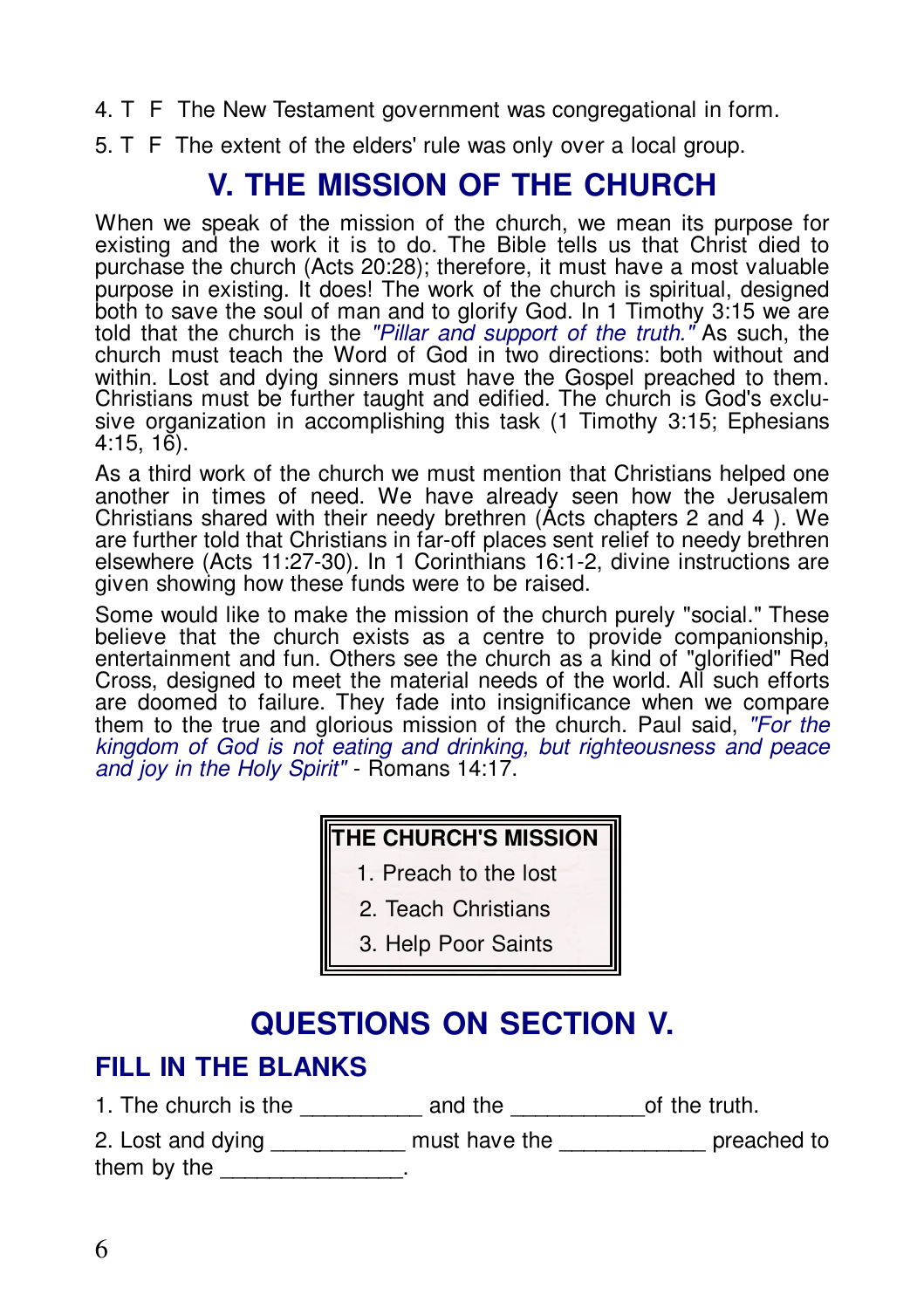- 3. Some would like to make the mission of the church purely
- 4. Christians helped one another during times of
- 5. "For the kingdom of God is not and

# **VI. DOES CHRIST'S CHURCH EXIST TODAY?**

We have studied the church as it is revealed in Scripture and as it existed 2,000 years ago. Does that church exist today? We do not mean some denomination that is somewhat like it. but the exact church of Christ? We are glad to say: "YES." Notice first of all that the Bible tells us Christ's church was to continue throughout all ages (Ephesians 3:21).

Secondly, we have a description of the church of Christ in the Bible. All those today desiring to pattern themselves after it may do so. In fact, this is just the way you can identify the true church today: Study the Bible, noting all the characteristics of the church.

You will want to consider its NAME, DOCTRINE, ORGANIZATION, UNITY, MISSION, WORSHIP. Then, seek out the church that fits the Bible pattern. Don't be satisfied with anything less. There are probably New Testament Christians meeting in your area, and you should want to be worshipping and working with them. We will be glad to assist you in locating the church of Christ nearest you.

If you are interested in becoming simply a Christian, we want to assist you. Won't you write to us today, letting us know your desire?

# **QUESTIONS ON SECTION VI.**

YES OR NO (Underline your answer) 1. YES NO Do you think it is possible for Christ's church to exist today?

2. YES NO Would you expect Christ's church to be a denomination?

 $\mathbf{r}$ 

3. YES NO Is it possible to follow only the Bible?

WRITE IN YOUR ANSWER 1. If we follow the description of<br>the church found in the New Testament, what church will we be today?



| lSend us:                                                                                                                                |
|------------------------------------------------------------------------------------------------------------------------------------------|
| Names of your friends who desire to en-<br>rol in this Bible Course. Let them share<br>with you the joys of understanding God's<br>word. |
| Write names below.                                                                                                                       |
| Name                                                                                                                                     |
| Address                                                                                                                                  |
| Name                                                                                                                                     |